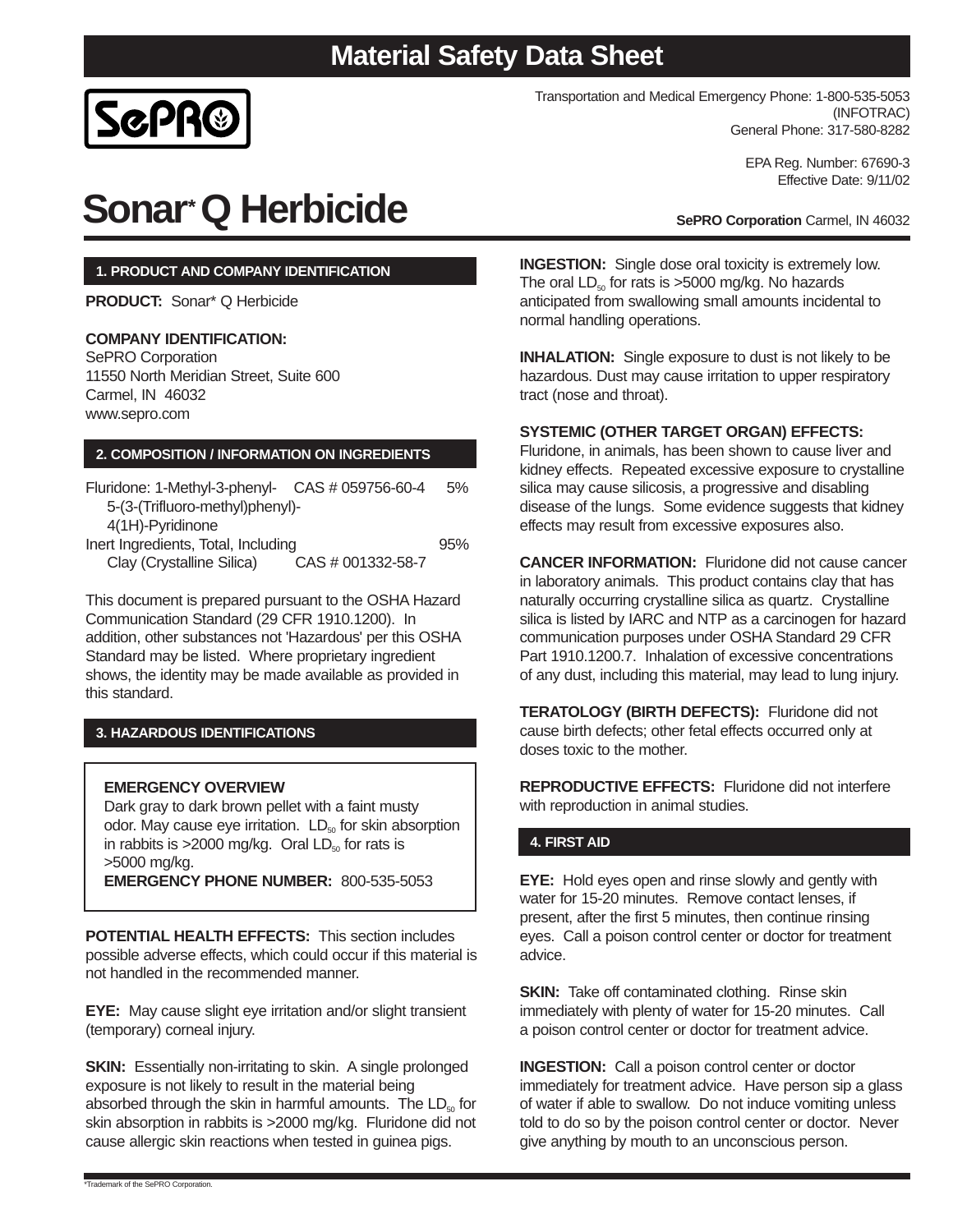

Transportation and Medical Emergency Phone: 1-800-535-5053 (INFOTRAC) General Phone: 317-580-8282

> EPA Reg. Number: 67690-3 Effective Date: 9/11/02

**Sonar\*Q Herbicide**

**INHALATION:** Move person to fresh air. If person is not breathing, call 911 or ambulance, then give artificial respiration, preferably by mouth to mouth. Call a poison control center or doctor for further treatment advice.

**NOTE TO PHYSICIAN:** No specific antidote. Treatment of exposure should be directed at the control of symptoms and the clinical condition of the patient.

# **5. FIRE FIGHTING MEASURES**

**FLASH POINT:** Not applicable **METHOD USED:** Not applicable

### **FLAMMABLE LIMITS:**

**LFL:** Not applicable **UFL:** Not applicable

**AUTO-IGNITION TEMPERATURE:** No ignition up to 1382˚F (750˚C)

**EXTINGUISHING MEDIA:** Use water, CO<sub>2</sub>, or dry chemicals.

**FIRE AND EXPLOSION HAZARDS:** Will emit toxic vapors as it burns.

**FIREFIGHTING EQUIPMENT:** Wear positive-pressure, self-contained breathing apparatus and full protective clothing.

#### **6. ACCIDENTAL RELEASE MEASURES**

**ACTION TO TAKE FOR SPILLS AND LEAKS:** Contain and sweep up small spills and dispose as waste. Report large spills to INFOTRAC and consult SePRO Corporation for assistance. Prevent runoff.

#### **7. HANDLING AND STORAGE**

#### **PRECAUTIONS TO BE TAKEN IN HANDLING AND**

**STORAGE:** Keep out of reach of children. Harmful if swallowed, absorbed through the skin, or inhaled. Avoid breathing dust or contact with skin, eyes, or clothing. Wash thoroughly with soap and water after handling. Wash exposed clothing before reuse.

**SePRO Corporation** Carmel, IN 46032

# **8. EXPOSURE CONTROL/PERSONAL PROTECTION**

These precautions are suggested for conditions where the potential for exposure exists. Emergency conditions may require additional precautions.

**EXPOSURE GUIDELINES:** Crystalline silica: ACGIH TLV is 0.05 mg/M $^3$  for quartz, tripoli, and fused silica; 0.05 mg/M $^3$ (respirable) for cristobalite and tridymite. OSHA PEL is  $10\%$ SiO2 + 2 mg/M<sup>3</sup> (respirable) for quartz, tripoli, and fused silica; 1/2 the value calculated from the respirable dust formula for quartz for cristobalite and tridymite.

PELs are in accord with those recommended by OSHA, as in the 1989 revision of PELs.

**ENGINEERING CONTROLS:** Provide general and/or local exhaust ventilation to control airborne levels below the exposure guidelines.

#### **RECOMMENDATIONS FOR MANUFACTURING, COMMERCIAL BLENDING, AND PACKAGING WORKERS:**

**RESPIRATORY PROTECTION:** Atmospheric levels should be maintained below the exposure guidelines. In dusty atmospheres, use a NIOSH approved dust respirator.

**SKIN PROTECTION:** Use gloves impervious to this material.

**EYE/FACE PROTECTION:** Use safety glasses.

**APPLICATORS AND ALL OTHER HANDLERS:** Refer to the product label for personal protective clothing and equipment.

# **9. PHYSICAL AND CHEMICAL PROPERTIES**

**SOLUBILITY IN WATER:** Insoluble (disintegrates in water)

**APPEARANCE:** Dark gray or dark brown pellet

**ODOR:** Faint musty

**pH:** (aqueous 50/50) 3.5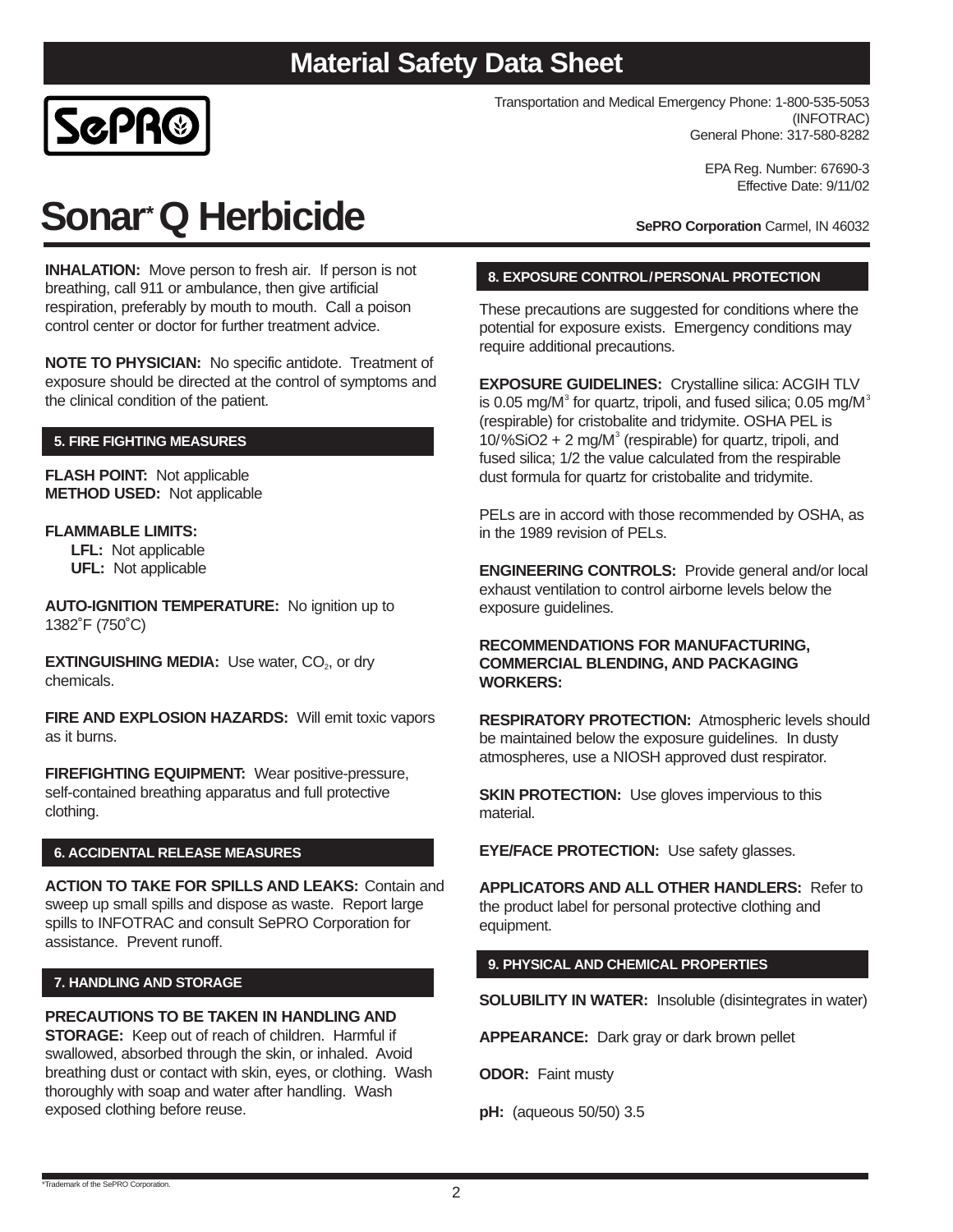

Transportation and Medical Emergency Phone: 1-800-535-5053 (INFOTRAC) General Phone: 317-580-8282

> EPA Reg. Number: 67690-3 Effective Date: 9/11/02

# **Sonar\*Q Herbicide**

**SePRO Corporation** Carmel, IN 46032

# **10. STABILITY AND REACTIVITY**

**STABILITY:** Stable under normal storage conditions.

**INCOMPATIBILITY:** (Specific materials to avoid) Not determined.

**HAZARDOUS DECOMPOSITION PRODUCTS:**  None known.

**HAZARDOUS POLYMERIZATION:** Not known to occur.

# **11. TOXICOLOGICAL INFORMATION**

**MUTAGENICITY:** For fluridone, in-vitro mutagenicity studies were predominantly negative and animal mutagenicity studies were negative.

### **12. ECOLOGICAL INFORMATION**

Follow label use directions carefully so as to avoid adverse effects on non-target organisms. In order to avoid impact on threatened or endangered aquatic plant or animal species, users must consult their state fish and game agency or the U.S. Fire and wildlife Service before making applications. Do not contaminate water when disposing of equipment wash waters. Trees and shrubs growing in water treated with Sonar Q may be injured. Do not apply in tidewater or brackish waters.

# **13. DISPOSAL CONSIDERATIONS**

**DISPOSAL:** Do not contaminate water, food, or feed by storage or disposal. Wastes resulting from the use of this product may be disposed of on site per label use directions or at an approved waste disposal facility. Follow all local, state, and federal requirements for disposal.

#### **14. TRANSPORT INFORMATION**

For DOT regulatory information, if required, consult transportation regulations, product shipping papers, or your SePRO Corporation representative.

### **15. REGULATORY INFORMATION**

**NOTICE:** The information herein is presented in good faith and believed to be accurate as of the effective date shown above. However, no warranty, express or implied, is given. Regulatory requirements are subject to change and may differ from one location to another; it is the buyer's responsibility to ensure that its activities comply with federal, state or provincial, and local laws. The following specific information is made for the purpose of complying with numerous federal, state or provincial, and local laws and regulations.

# **U.S. REGULATIONS**

**SARA TITLE III, SECTION 313:** To the best of our knowledge, this product contains no chemical subject to SARA Title III, Section 313 supplier notification requirements.

**SARA HAZARD CATEGORY:** This product has been reviewed according to the EPA "Hazard Categories" promulgated under Sections 311 and 312 of the Superfund Amendments and Reauthorization Act of 1986 (SARA Title III) and is considered, under applicable definitions, to meet the following categories:

An Immediate Health Hazard A Delayed Health Hazard

### **NATIONAL FIRE PROTECTION ASSOCIATION**

**(NFPA 701):** (4 = Extreme; 3 = High; 2 = Moderate;  $0 =$  Insignificant)

Health 1 Flammability 0 Reactivity: 0

**STATE RIGHT-TO-KNOW:** The following product components are cited on certain state lists as mentioned. Non-listed components may be shown in Section 1 of the MSDS.